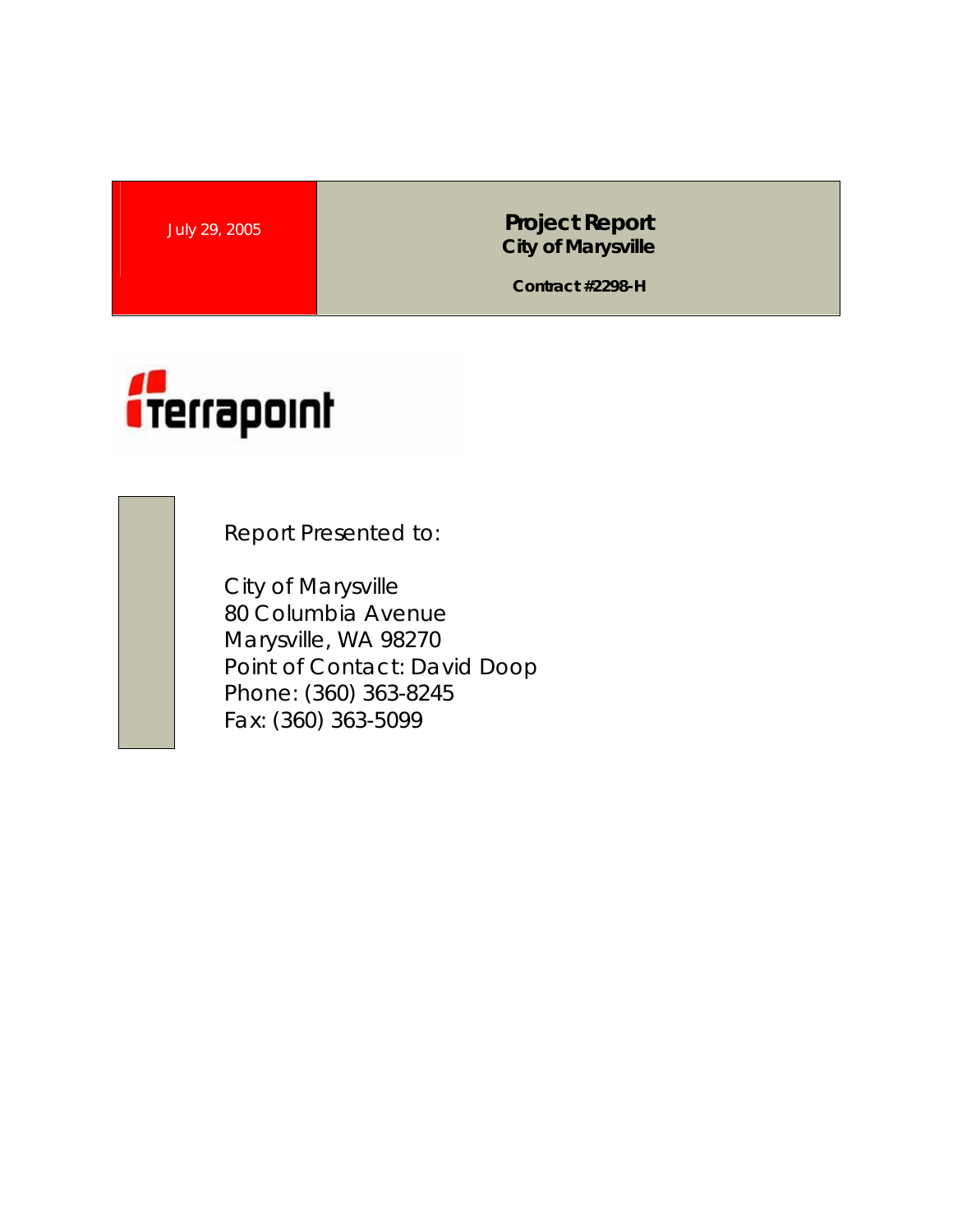### 1.Project Overview

### **Field Crew:**

The Terrapoint field crew consisted of Todd Mitchell, field project manager and Shiva Shenoy, LIDAR operator. The Aries Aviation aircraft crew consisted of Andre Bourque, pilot and Bob Passon, flight engineer.

#### **Post Processing Crew:**

Todd Mitchell completed the processing of GPS data. Craig Glennie carried out data validation and calibration. Vegetation removal and final product generation were completed the Houston processing team: Peggy Cobb, Brian Herring and Joe Sackett.

#### **Size of Project:**

The project site covered approximately 34 square miles, as identified in the following image:



### **Location:**

The project area is located in Snohomish County Washington .

City of Marysville 2 Date: July 29, 2005 Revision 1.0

25216 Grogans Park Drive The Woodlands, TX 77380 Phone: (218) 364 – 4080 Fax: (218) 296– 0869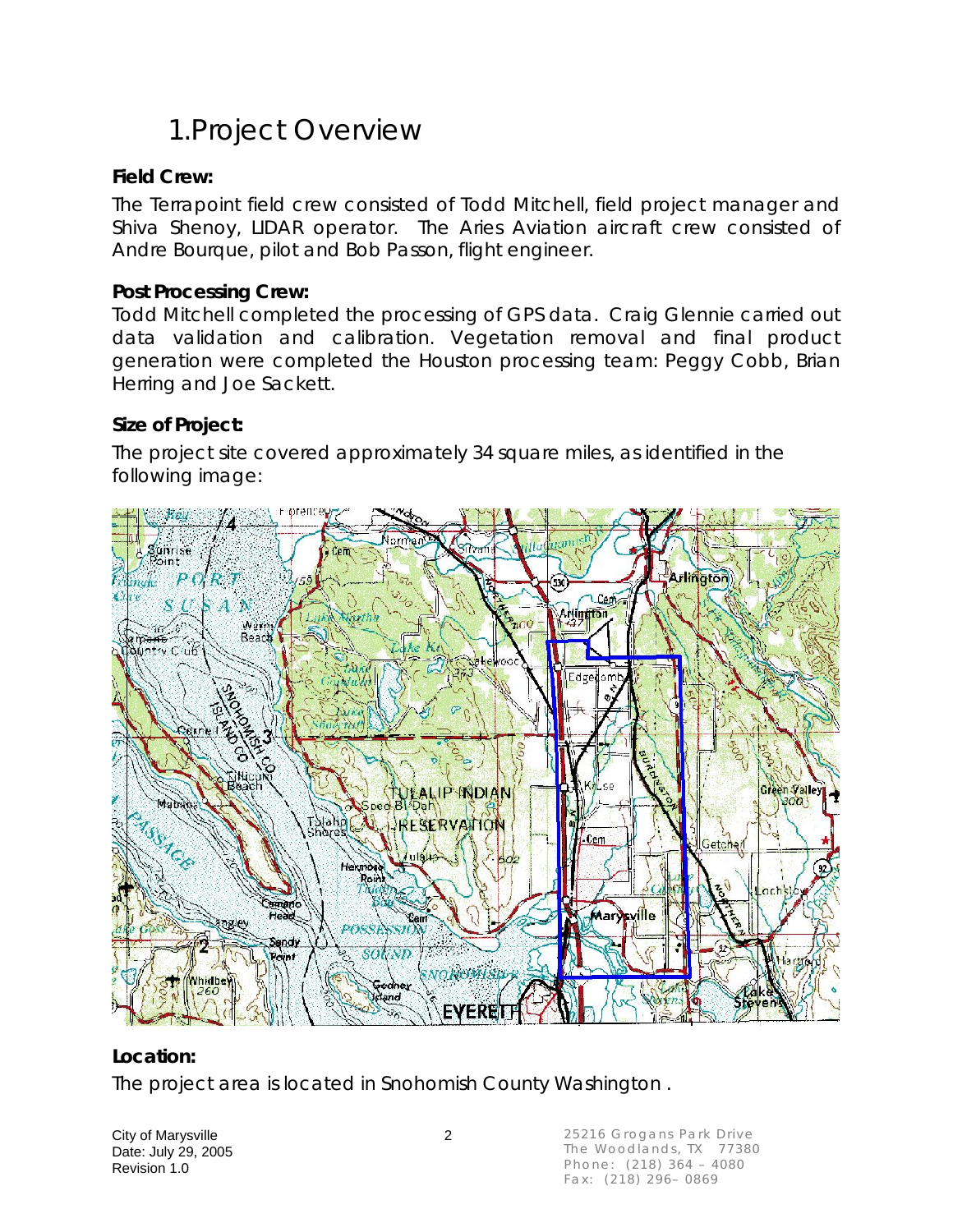### **Project Type:**

The purpose of this project is to provide a high quality DEM of the site for City of Marysville.

### **Approximate Duration of Project:**

The field data collection took place on Feb. 24<sup>th</sup>, 2005. The control network and check point surveys were performed on Feb. 28th, 2005.

Calibration, vegetation removal and product generation took place from May 15<sup>th</sup> to June 15<sup>th</sup>, 2005.

#### **Number of Flights:**

One flight was required to cover the project area with 22 flight lines.

### **Coordinate System(s) Used:**

All horizontal coordinate data was collected and referenced to NAD83 (1998) and NAVD88 and delivered in US State Plane Zone Washington North (4601). GEOID03 for CONUS was applied to the vertical component of all deliverables.

#### **Survey Measurement Units Used/Delivered:**

All surveys were conducted and products delivered in US survey feet.

#### **Processing Software Used:**

The following software was used to reduce the GPS kinematic data, compute the 3-D laser points, classify and edit laser points, produce shaded relief images and transform the ellipsoidal heights to Orthometric:

- ArcView
- Flykin
- Microstation
- TerraScan
- TerraModeler
- TerraModel
- Terrapoint Proprietary LiDAR processing software

### **Capsule Review of Ground Control Survey(s) and Adjustment(s)**

Terrapoint's field crew acquired and adjusted the ground control survey information. Terrapoint collected all of their LiDAR data referenced to NGS monuments, including PID AE1858 and temporary Terrapoint monument ARL1. Kinematic GPS check points were acquired as discrete x, y, z points were collected as part of the ground truthing activities. A summary of all control coordinates is given in Table 1.

City of Marysville 3 Date: July 29, 2005 Revision 1.0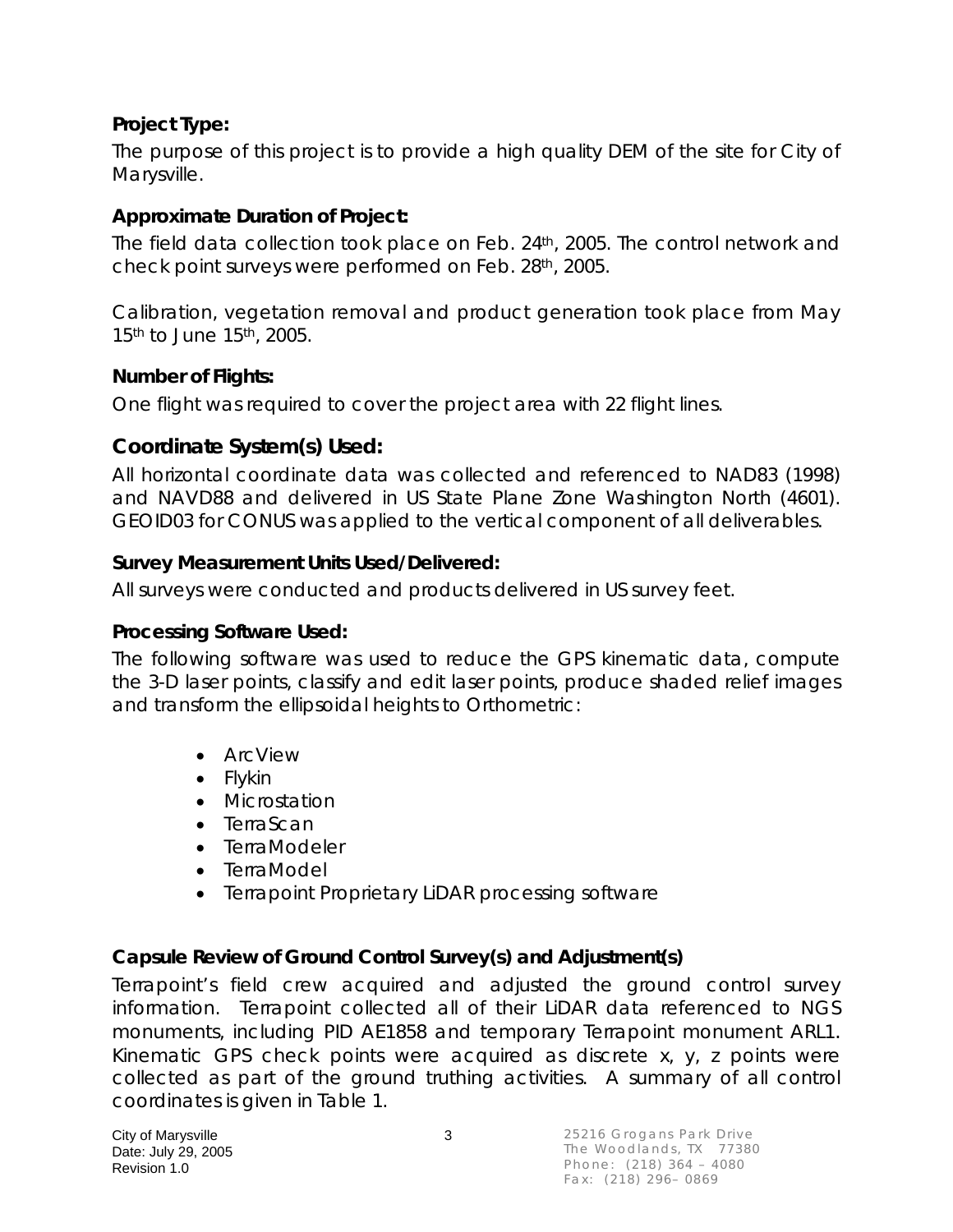| <b>Table 1: Control and Base Coordinate</b> |          |    |          |           |    |          |                                    |  |
|---------------------------------------------|----------|----|----------|-----------|----|----------|------------------------------------|--|
| <b>NAME</b>                                 | Latitude |    |          | Longitude |    |          | Ellipsoidal<br>Elevations (meters) |  |
| AE1858                                      | 48       | 16 | 23.39780 | $-121$    | 39 | 34.13741 | 142.6619                           |  |
| ARL1                                        | 48       | 09 | 27.37695 | $-122$    | 09 | 50.17267 | 16.6241                            |  |

### 2. Health and Safety

Following Terrapoint's safety procedures, the field crew conducted a safety meeting upon arrival at the project site.

### 3. Equipment Used

### **Aircraft Type:**

A Navajo twin-engine aircraft (C-GQVP) was used for this project. The aircraft was based out of Arlington Municipal Airport. The Navajo was typically flying at an altitude of 3500 feet AGL (above ground level) for the duration of the survey.

#### **Sensors Used:**

The Airborne LiDAR survey was conducted using Terrapoint's 40 kHz ALTMS (Airborne Laser Terrain Mapping System), flying at an optimum height of 3500 ft AGL at 140 knots. The system consists of a 36-degree full angle laser, a Trimble 4700 GPS receiver and a Honeywell H764 IMU unit. The nominal flight line spacing was 1070 feet, providing overlap of 50% between flight lines.

### **GPS Type(s):**

Two Sokkia GSR2600 dual frequency GPS receivers were used to support the airborne operations on this project.

### 4. Accuracy

The following list itemizes the accuracy attainable over the project area, as a function of terrain type and vegetation cover. Note that the accuracy quoted is the accuracy of the attainable DEM, once it is processed and edited to this stage. All data accuracies quoted relate to post processed GPS/IMU/LiDAR solutions.

Accuracy is as follows, quoted at the 95% confidence level (2 sigma),

1. Absolute Vertical Accuracy: +/- 15-20 centimeters on Hard Surfaces (roads and buildings)

City of Marysville 4 Date: July 29, 2005 Revision 1.0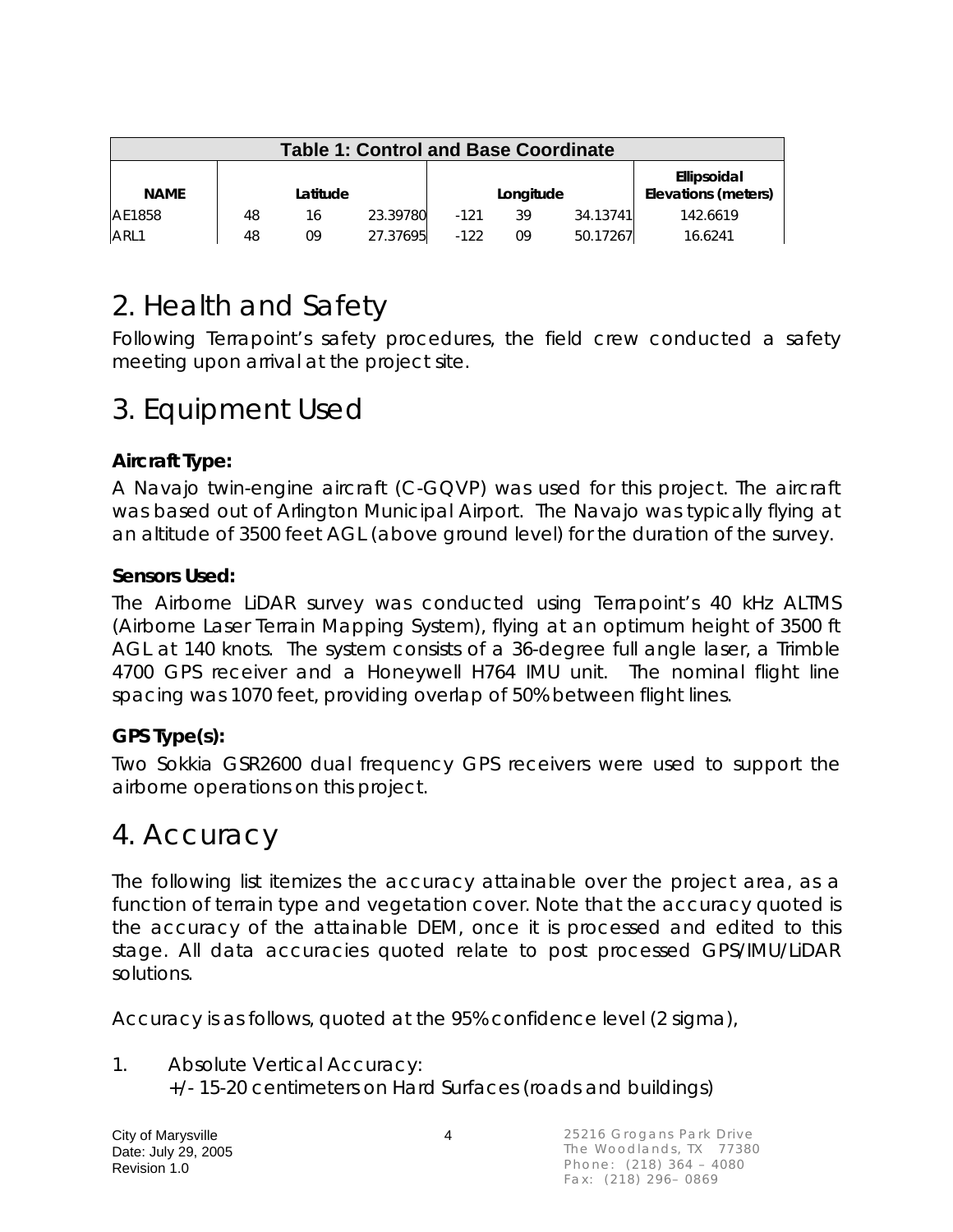+/- 15-25 centimeters on Soft/Vegetated Surfaces (flat to rolling terrain) +/- 25-40 centimeters on Soft/Vegetated Surfaces (hilly terrain)

- 2. Absolute Horizontal Accuracy: +/- 20 – 60 centimeters on all but extremely hilly terrain.
- 3. Contour Accuracy: 2 ft Contour National Map Accuracy Standard (NMAS)

To verify that the accuracy criteria were being achieved, kinematic checkpoints were compared with a triangulated surface generated from the bald earth LiDAR points.

A comparison of LIDAR data with 1101 kinematic checkpoints collected along two roadways within the project site yielded the results given in Table 2 (values in meters).

| <b>Table 2: Kinematic Point Comparison</b> |          |  |  |  |  |
|--------------------------------------------|----------|--|--|--|--|
| Average dz                                 | $-0.021$ |  |  |  |  |
| Minimum dz                                 | $-0.200$ |  |  |  |  |
| Maximum dz                                 | 0.160    |  |  |  |  |
| Average magnitude                          | 0.050    |  |  |  |  |
| Root mean square                           | 0.063    |  |  |  |  |
| Std deviation                              | 0.059    |  |  |  |  |

## 5. Quality Control

Quality control of the data was ongoing throughout the process. Following data acquisition, preliminary GPS processing was conducted in the field to ensure completeness and integrity.

The GPS and inertial data were processed in tandem to achieve the best positional result. Once the position and attitude of the aircraft were known at each epoch (1-second intervals), then these data were integrated with the laser ranges to provide a position for each data point on the ground. The data were then processed using the proprietary laser processing software suite to produce coordinates.

Each flight involved setting up two base stations to collect data. Utilizing two base stations ensures GPS data collection in the event that the main base station fails. For all flights the GPS data were of high quality. This minimized the absolute error for the aircraft position.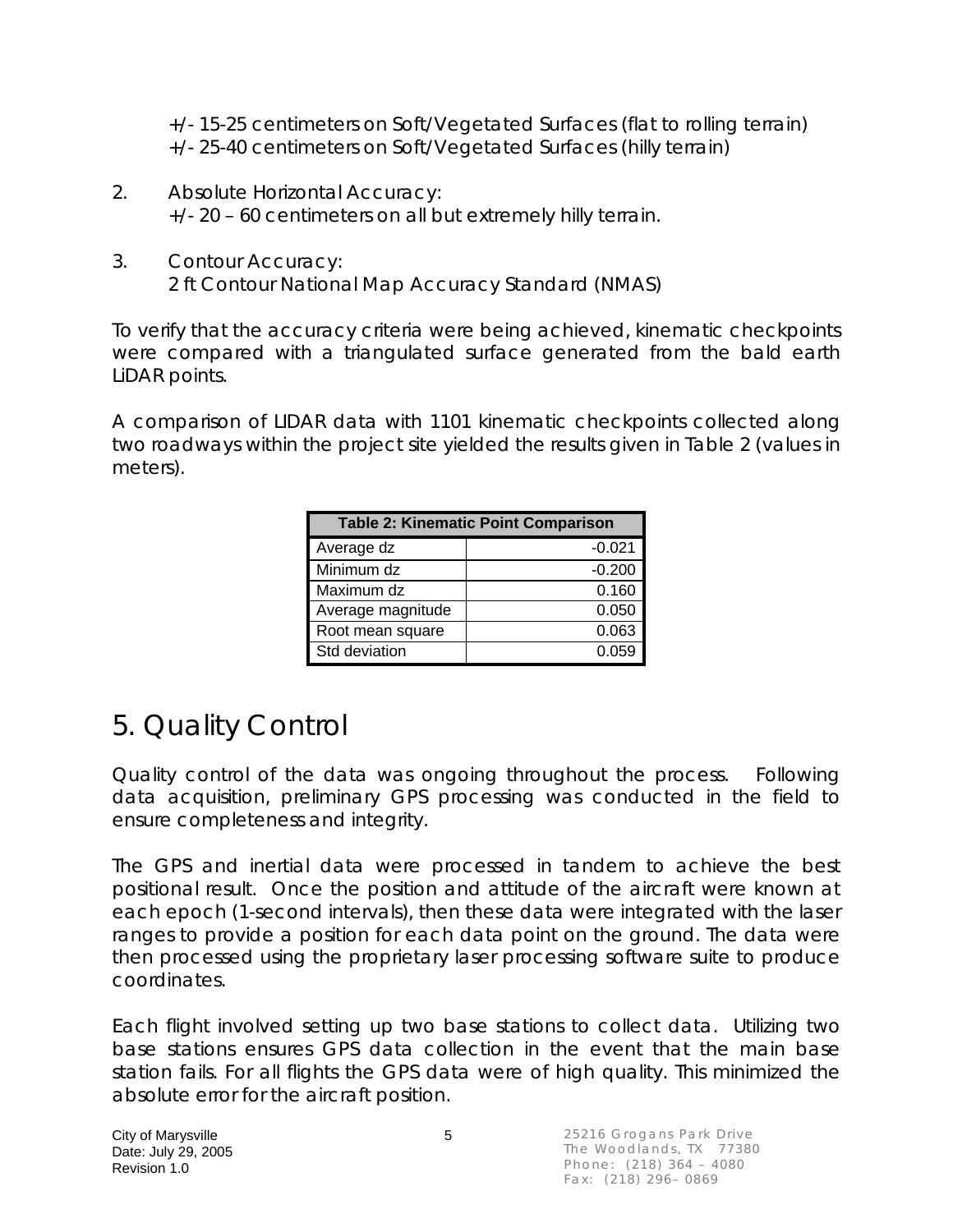The primary quality control tool for the laser ranges is the percentage of returns that are received back at the laser after it has emitted a signal. The acceptable range for returns, typically between 90% and 95% was met for this project. Lower percentages are normal over water and other poor reflectivity surfaces.

Terrapoint also utilizes a proprietary software package that performs a fully automated analysis of the quality of the LIDAR data using overlapping flight lines. Our flight lines overlap 30 to 50% on either side and thus 60 to 100% of points can be checked for overlap consistency. The overlap analysis attempts to minimize the differences in overlap areas by fine-tuning the calibration parameters of the LIDAR system.

### 6. Point Generation

The points are generated as Terrascan binary Format using Terrapoint's proprietary Laser Postprocessor Software. This software combines the Raw Laser file and GPS/IMU information to generate a point cloud for each individual flight.

All the point cloud files encompassing the project area were then divided into quarter quad tiles. The referencing system of these tiles is based upon the project boundary minimum and maximums. This process is carried out in Terrascan.

The bald earth is subsequently extracted from the raw LiDAR points using Terrascan in a Microstation environment. The automated vegetation removal process takes place by building an iterative surface model. This surface model is generated using three main parameters: Building size, Iteration angle and Iteration distance.

The initial model is based upon low points selected by a roaming window and are assumed to be ground points. The size of this roaming window is determined by the building size parameter. These low points are triangulated and the remaining points are evaluated and subsequently added to the model if they meet the Iteration angle and distance constraints (fig. 1). This process is repeated until no additional points are added within an iteration.

There is also a maximum terrain angle constraint that determines the maximum terrain angle allowed within the model.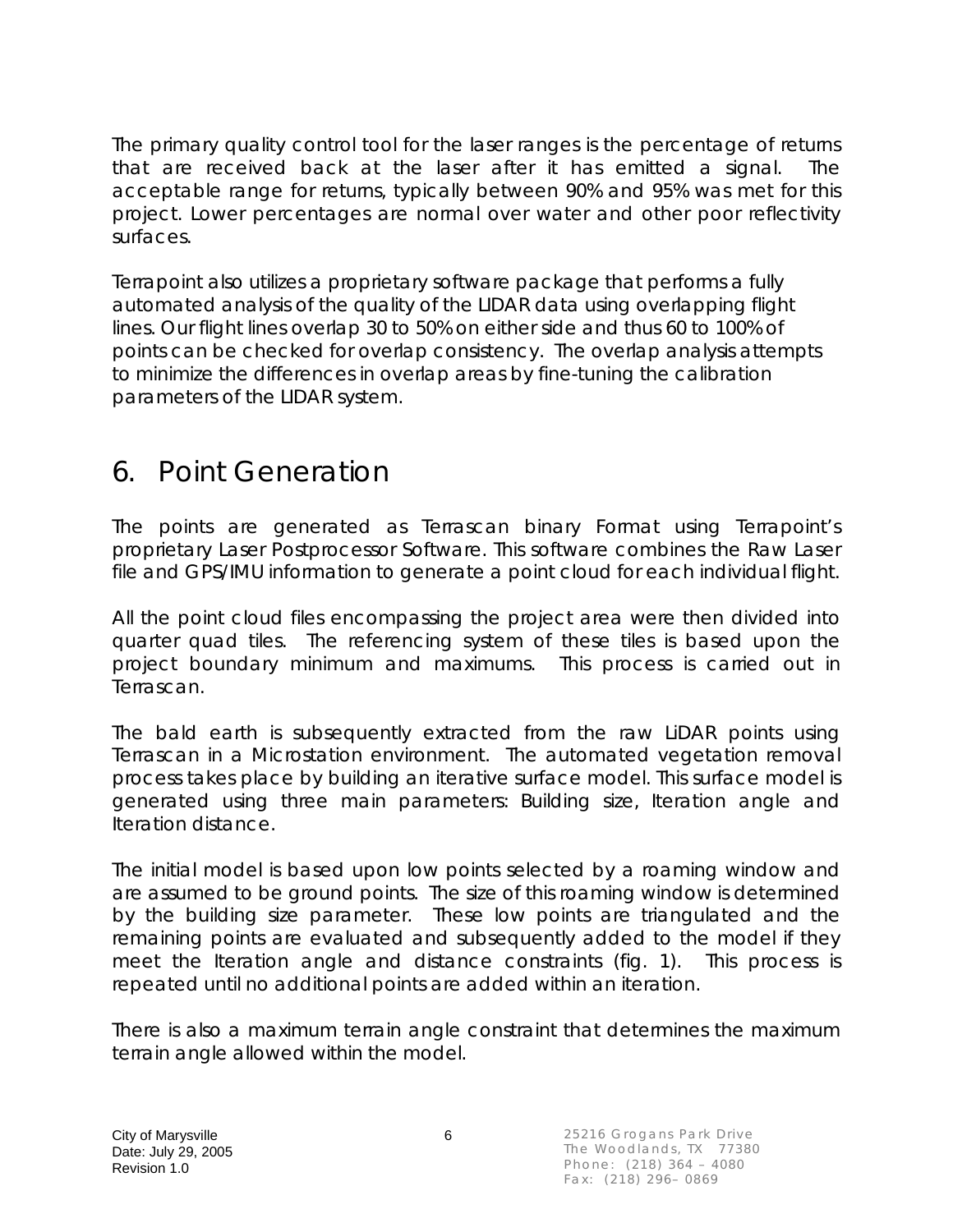

Figure 1: Terrascan iteration methodology.

(Image Source: Terrascan User's Guide, www.terrasolid.fi)

# 7. Quality Control

Once the data setup has taken place the manual quality control of the surface occurs. This process consists of visually examining the LiDAR points within Terrascan and correcting errors that occurred during the automated process. These corrections include verifying that all non ground elements, such as vegetation and buildings are removed from the ground model and that all small terrain undulations such as road beds, dykes, rock cuts and hill tops are present within the model.

This process is done with the help of hillshades, contours, profiles and crosssections. To correct misclassifications, a full suite of Terrascan and custom inhouse data tools are used.

### 8. Deliverables

Below is a list of the deliverables for this project:

All LiDAR Data Products were delivered on DVD–ROM. Two copies were provided.

Full Feature or All Return Point Data (DEM)

Data delivered in format:

• ArcInfo Grid File Format. Six foot grid spacing. File delivered by USGS quarter quad in gzipped Arcinfo Exchange Format (e00)

Bare Earth Point Data (DTM)

Data delivered in two formats:

- ArcInfo Grid File Format. Six foot grid spacing. File delivered by USGS quarter quad in gzipped Arcinfo Exchange Format (e00)
- ASCII xyz file format. Space delimited (.txt gzipped by USGS quarter quad)